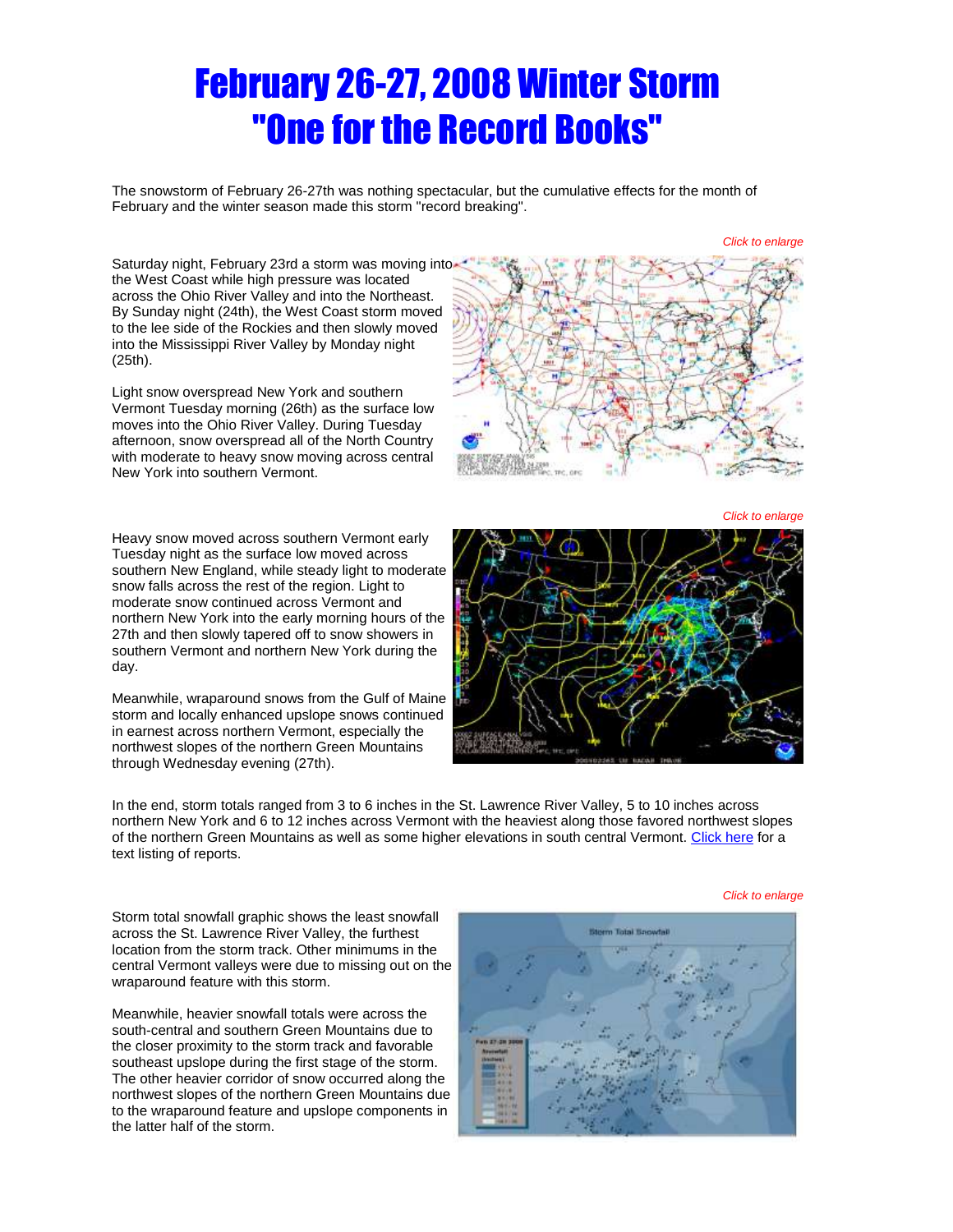At the NWS Burlington office in South Burlington, storm total snowfall was 11.6 inches and this helped shatter snowfall records for the month of February as well as meteorological winter (December, January and February). The following are snowfall records for the month of February, meteorological winter and the snow season through February 29th at the NWS Burlington office in South Burlington Vermont.

### **TOP 5 GREATEST FEBRUARY MONTHLY SNOWFALL TOTALS:**

**1.) 42.3" IN 2008** 2.) 34.3" (1958) 3.) 33.8" (1993) 4.) 32.1" (2007) 5.) 31.4" (1947)

# **TOP 5 WINTER SEASON SNOWFALL AT BTV: WINTER SEASON IS DEFINED BY THE MONTHS OF DECEMBER, JANUARY AND FEBRUARY:**

**1.) 103.4" 2007-08** 2.) 96.9" (1970-71) 3.) 81.7" (1965-66) 4.) 78.6" (1946-47) 5.) 75.7" (1969-70)

# **TOP TEN SNOWIEST SEASONAL (FROM JULY 1ST THROUGH JUNE 30TH)**

**SNOWFALLS AT BTV:** 1.) 145.4" (1970-71) 2.) 132.0" (1886-87) 3.) 122.5" (2000-01) 4.) 116.9" (1992-93) 5.) 113.5" (1887-88) 6.) 111.6" (1965-66) 7.) 108.9" (1971-72) 8.) 107.2" (1993-94) **9.) 107.1" (2007-08)** 10.) 104.6" (1969-70)

Snow depth graphic as of 7 am EST Saturday March 1st shows a very substantial snow pack across Vermont and northern New York. The least amount of snow cover was across the Champlain and St. Lawrence River Valleys with snow depths of 6 to 16 inches, while the southeast Adirondacks and Vermont, east of the spine of the Green Mountains range from 20 to 30 inches along the valley floors, 36 to 48 inches between 1000 and 2000 feet in elevation and 5 to 7+ feet along the summits.

This substantial snowpack could become problematic during the volatile March-April snowmelt season.



*Click to enlarge*